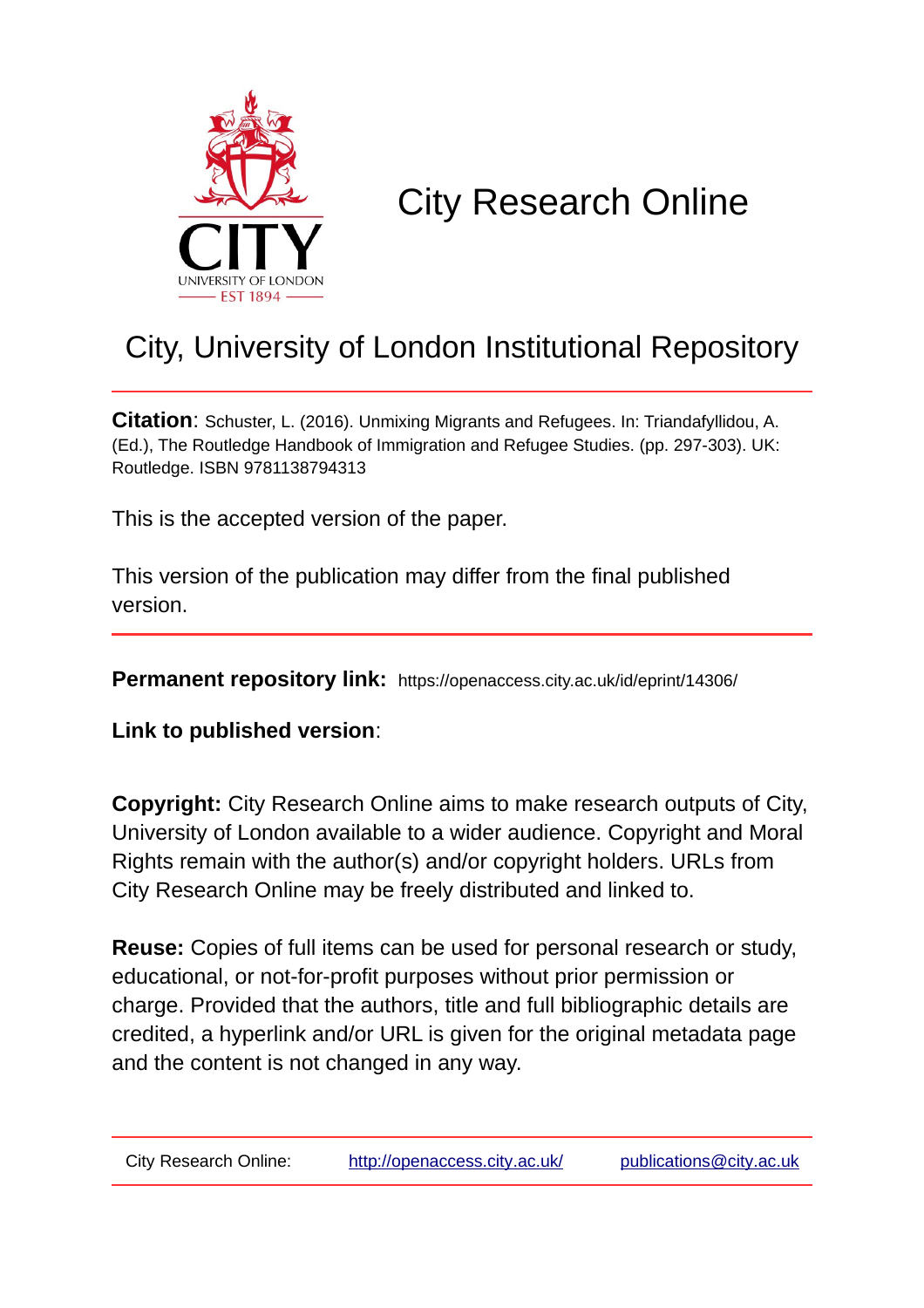#### **Chapter 33**

#### **Unmixing Migrants and Refugees**

#### Liza Schuster

### **Introduction**

In discussions on migration a basic distinction is often made between 'voluntary' and 'forced' migrants. Economic migrants are frequently assumed to be people 'choosing' to improve their situation, while forced migrants are constructed as victims of 'political' persecution. This distinction underpins migration policy where the two categories (voluntary economic vs forced political) are treated as separate and mutually exclusive categories. However according to the UNHCR:

[Migrants travel] together generally in an irregular manner, using the same routes and means of transport, but for different reasons. Persons travelling as part of mixed movements have varying needs and profiles and may include asylum-seekers, refugees, trafficked persons, unaccompanied/separated children, and migrants in an irregular situation. (UNHCR 2011)

The concentration on stemming the flow of irregular migrants (and the distinction between 'regular' and 'irregular') is hugely problematic (Handmaker and Mora 2014), not least when 'regular' routes are so scarce. However, migration is in many senses mixed, and at all stages of the migration process, not just on the journey. Migration motivations may be mixed, as those who flee conflict, human rights abuses and persecution will also be leaving economic instability and poverty: they will want not merely to save their lives, but to make a living once they arrive in a place of safety. Similarly, those who come in search of employment may be excluded from work or education in their country of origin because of their gender, religion or ethnicity. Those who leave looking for work may be forced to move again because of discrimination. In the countries where people settle, those who arrive as refugees will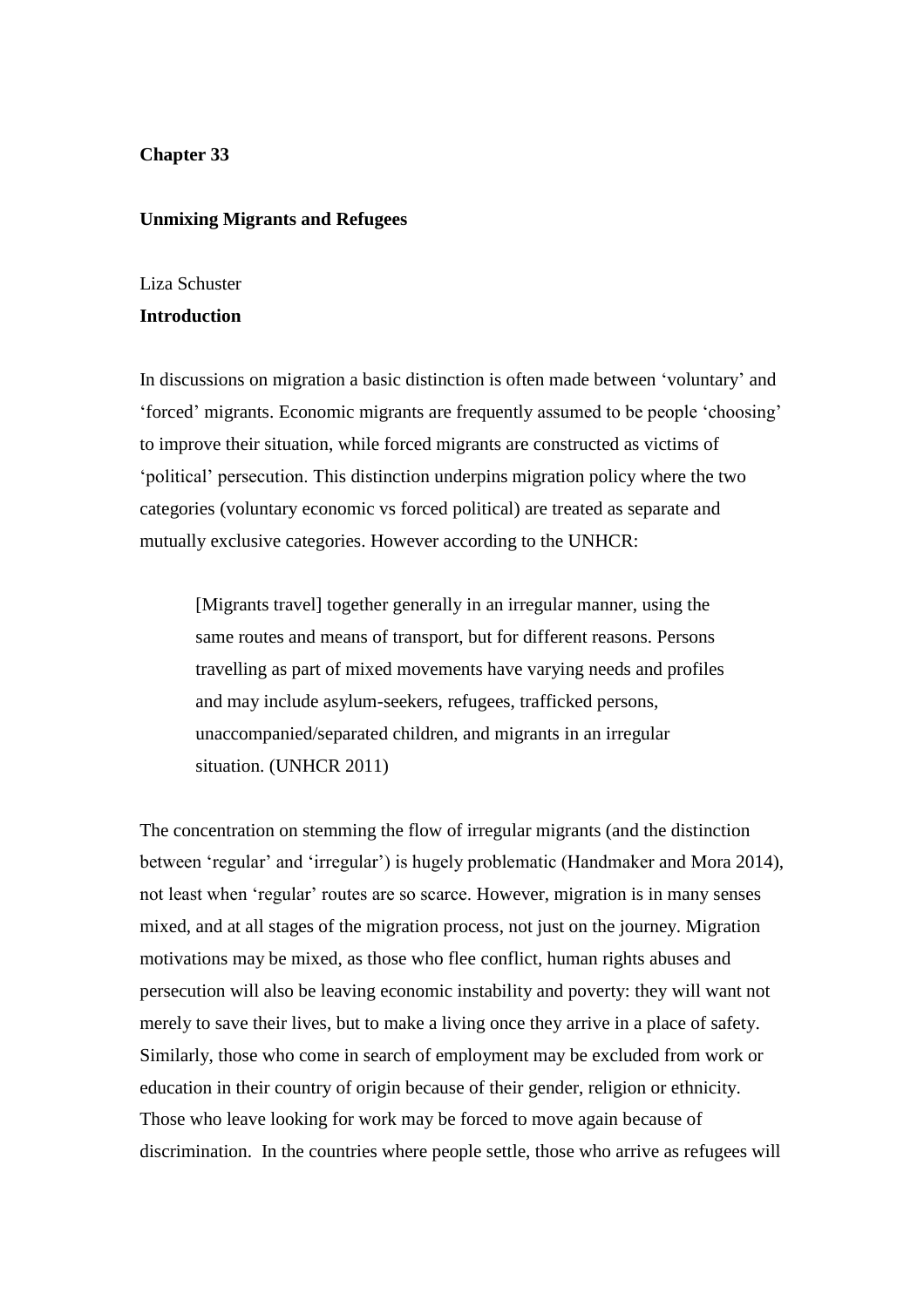join labour migrants in the competition for accommodation, education and employment.

All of this makes it difficult to distinguish neatly between migrants, asylum seekers and refugees, a reality increasingly accepted by migration and asylum experts. Yet there is continued insistence that such a distinction is necessary. Refugee advocates are committed to 'disentangling refugees to ensure their proper protection' (UNHCR 2011), while states argue that 'the principle of asylum is better defended when access to it is restricted' (Fassin and Kobelinsky 2012), though their concern is clearly with controlling migration and ensuring that asylum does not become an open gateway for all.

#### **6.2.2 Why is it necessary to distinguish between refugees and migrants?**

The issue arises because in the twentieth century, developed states formalised a commitment to protect refugees: not all refugees, just those who meet the criteria specified in Art.1 of the 1951 Geneva Convention Relating to the Status of Refugees and who either manage to reach the territory of European states or who have been selected from refugee camps in Indonesia, Iran, Kenya or Pakistan to fill the quotas of a small number of developed countries, such as Australia, Canada, the US and a handful of EU member states.<sup>1</sup>

Overwhelmingly, the states who host the largest refugee populations (Pakistan 1,616,000, Iran 857,000, Lebanon 856,000, Jordan 642,000, Turkey 610,000, Kenya 535,000, Chad and Ethiopia 434,000 each [European Commission Migration and Home Affairs 2014]) are those who do not have the kind of highly bureaucratic individual processing of asylum claims seen in Europe, North America or Australia.<sup>2</sup> Refugees account for about seven per cent (16.7 million) of the global migrant

 $\overline{a}$ 

<sup>&</sup>lt;sup>1</sup> While 27 countries (out of 194) do resettle individuals, this is from camps in neighbouring countries (there are approximately 80,000 places available each year and 950,000 needed with the numbers increasing every year).

<sup>&</sup>lt;sup>2</sup>Three out of the top four refugee hosting states (Jordan, Lebanon and Pakistan) are not even signatories of the 1951 Convention. These states have also produced significant numbers of refugees at different periods of time.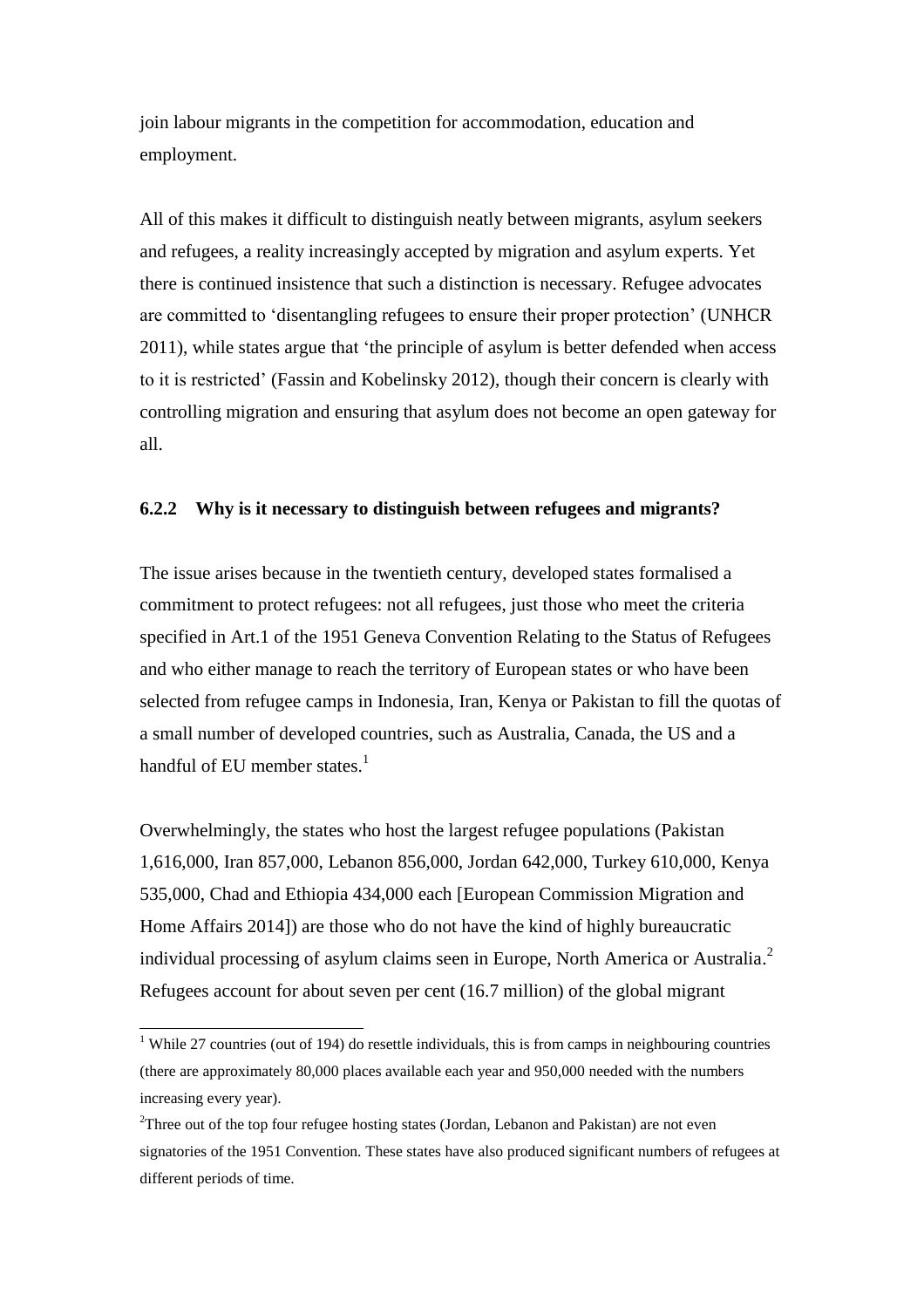population (232 million) and the overwhelming majority (86 per cent) of them find refuge in developing countries. However, the majority of asylum seekers (those awaiting formal recognition by states of their refugee status) are found in the developed world (almost 50 per cent in the EU [Ibid.]) where states use asylum procedures to identify a small number of refugees, insisting that the majority of applicants are trying to use asylum to enter the EU illegally to work and or profit from Europe's welfare provisions.

Because developed states in particular have constructed a subset of refugees as a group of migrants to whom special duties are owed, asylum systems in developed countries are designed to sift out refugees from the general migrant population and a key tool is the Art. 1 definition, which is very narrow. It excludes the vast majority of refugees in the world, and is confined to those who have a well-founded fear of persecution for reasons of race, religion, nationality, membership of a social group and political opinion. These persons must also be unable or unwilling to avail themselves of the protection of their state of habitual residence and be outside the territory of that state. Nonetheless, there is just enough flexibility that where there is political will, it can be extended to cover quite a range of social groups (divorced women in Pakistan, homosexuals from Jamaica or Uganda, Afghans fleeing blood feuds or forced marriage) (Fassin and Kobelinsky 2012).

#### **6.2.3 Mixed migration debates**

While policy-makers and migration analysts insist the distinction between those who chose to move and those who are forced to, that is, between 'voluntary' and 'forced' migrants, is necessary in order to protect the latter, academics and analysts have long argued that it is more useful to think of migration as occurring along a continuum: … at one end of which individuals and collectivities are proactive and at the other reactive. Under certain conditions, the decision to move may be made after due consideration of all relevant information, rationally calculated to maximise net advantage, including both material and symbolic rewards. At the other extreme, the decision to move may be made in a state of panic during a crisis that leaves few alternatives but escape from intolerable threats. (Richmond 1994, p. 55)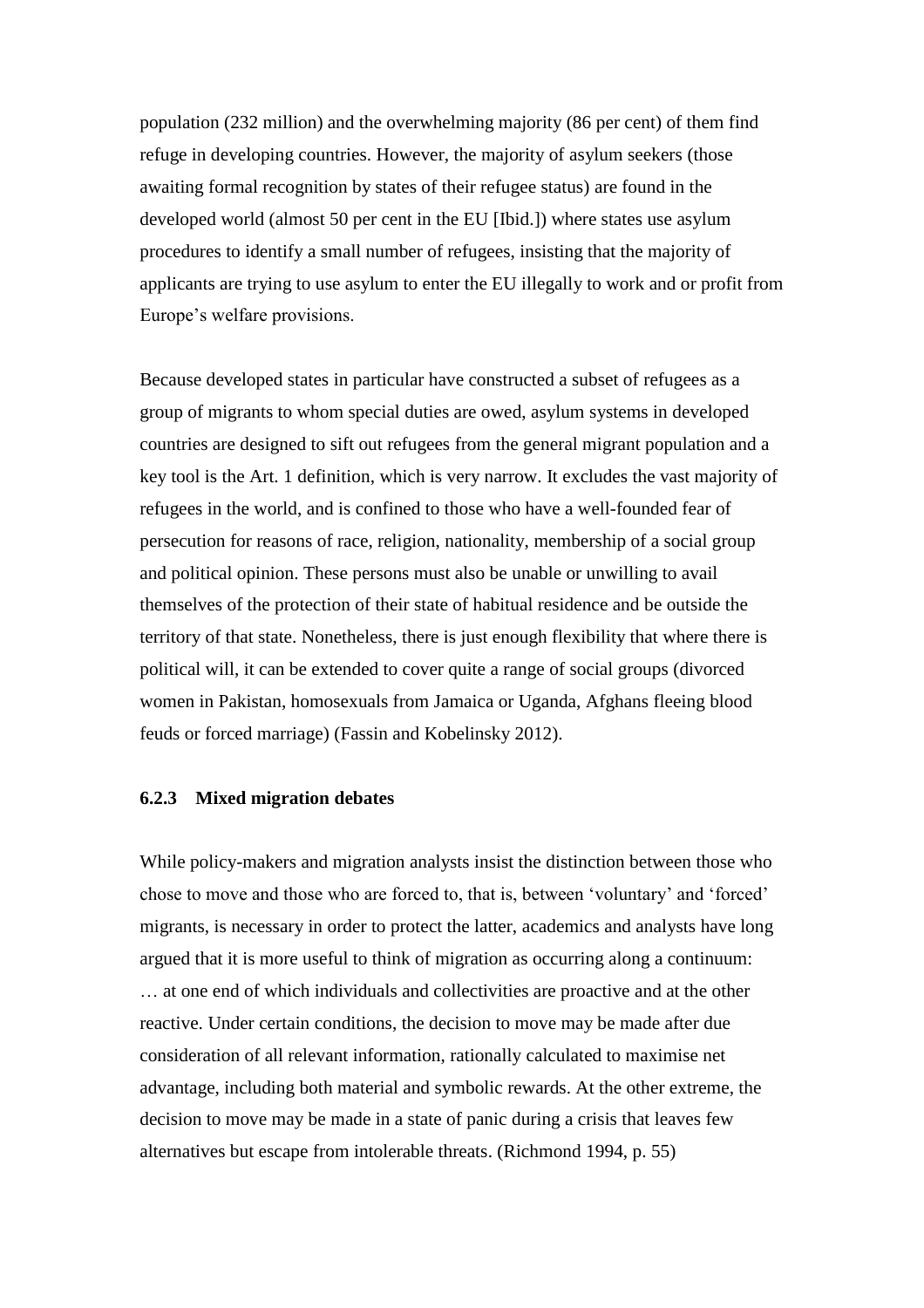It is likely that most migrants lie somewhere between these two extremes, exercising some choice within certain economic, political, social, or structural constraints over which they have little control (Van Hear 2009, pp. 3-4). Although, even 'in a state of panic', forced migrants still exercise a degree of agency (not everyone has left Syria – some went to Jordan, while others 'chose' Lebanon or Turkey, or to cross the Mediterranean) (Castles 2003; Turton [2003\)](http://0-www.tandfonline.com.wam.city.ac.uk/doi/full/10.1080/1369183X.2012.689191#CIT0030). Other scholars have explored the structural factors forcing some people abroad to seek employment in conditions akin to slavery (Strauss 2013; Skeldon 2011) where it is difficult to argue they 'chose' to migrate for the conditions under which they work.

There is now an extensive body of empirical studies of these complex migration patterns, of which Monsutti's (2005) study of Afghan migrants offers a paradigmatic case. Afghanistan is the source country for the largest group of refugees in the world (though it is now being rivalled by Syria), most of whom are settled, however precariously in Iran or Pakistan. Many have been present there for decades and constitute an important part of those countries' labour force. It is interesting to note that almost as many are 'irregular migrants' as are registered refugees, and many have shifted back and forth between these statuses. In spite of the fall of the Taliban, Afghans continue migrate pushed by continued conflict, political instability and high unemployment at home, discrimination in employment and education in Iran, and violent attacks in Pakistan. Increasing numbers are heading to Australia, Europe or the Gulf States, usually as undocumented migrants. Those who survive the journeys across land and sea borders will achieve at least a temporary legal status as asylum seekers, while the majority of those who arrive in the Gulf States will end up as undocumented workers. So Afghans may be moving because they are persecuted and their government cannot protect them or because there is no work or both; they will travel predominantly as irregular migrants, may become 'legal' when they apply for asylum, before either being recognised as refugees or rejected as 'economic migrants'.

Scheel and Ratfisch (2014) note that the insistence on neat categories serves to legitimise some migrants (refugee victims) and de-legitimise others (villainous illegal migrants), as Refugee Status Determination procedures (RSD) also legitimise the measures taken against the latter. By insisting on the distinction, however, policy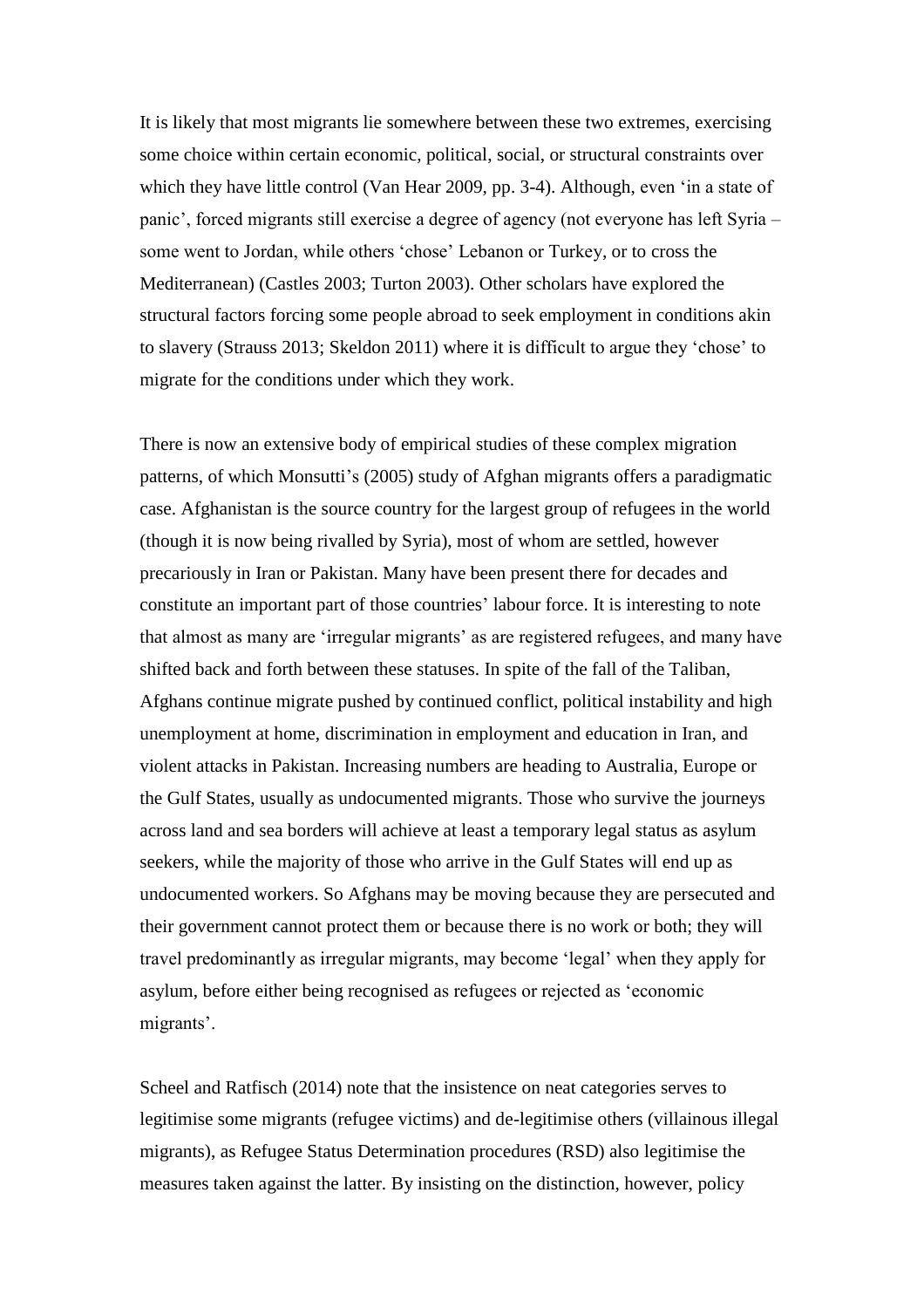makers not only fail to protect the 1951 Convention refugees, the majority of refugees who are fleeing conflict and human rights abuses, or are forced to leave for a mixture of reasons, but also actively endanger them by forcing them into the hands of smugglers.

#### **6.2.4 Policy debates**

The narrow understanding of 'mixed migration' took root in the 1990s, particularly during the Yugoslav war, as policy-makers and the public became convinced that 'economic migrants' were pretending to be refugees in order to evade migration controls, even though, then as now, most of the applications were coming from countries in conflict and only a minority of refugees would make it to developed states (Castles, Crawley and Loughna 2002). As increasing numbers of dead bodies washed up on the shores of the Mediterranean, many of whom were coming from refugee-producing countries, UNHCR/ILO explored the 'Asylum-Migration Nexus' (2001), This nexus illustratedthe reality that those seeking asylum were travelling the same routes as those seeking employment and avoiding migration controls. It was argued that while the flows were definitely mixed, it seemed more likely that many of those who sought work in neighbouring or distant countries were in fact refugees but chose not to apply for asylum because of suspicions that were directed at refugees, or because asylum seekers would not be allowed to work or might be detained in camps (UNHCR/ILO 2001, p. 2).

In the same section, it further noted that once refugees were recognised as such, or given some protection status and authorisation to work, they faced the same challenges as other migrants such as:

access to employment, of decent work conditions when employed, of protection of labour rights, etc. It is clear from recent research that refugees frequently face similar treatment as, and are not significantly differentiated from, other migrants and immigrants in labour and administrative law, by employers, and by the public at large. (UNHCR/ILO 2001, p. 2)

And yet, multilateral agencies such as UNHCR, under pressure from donor states,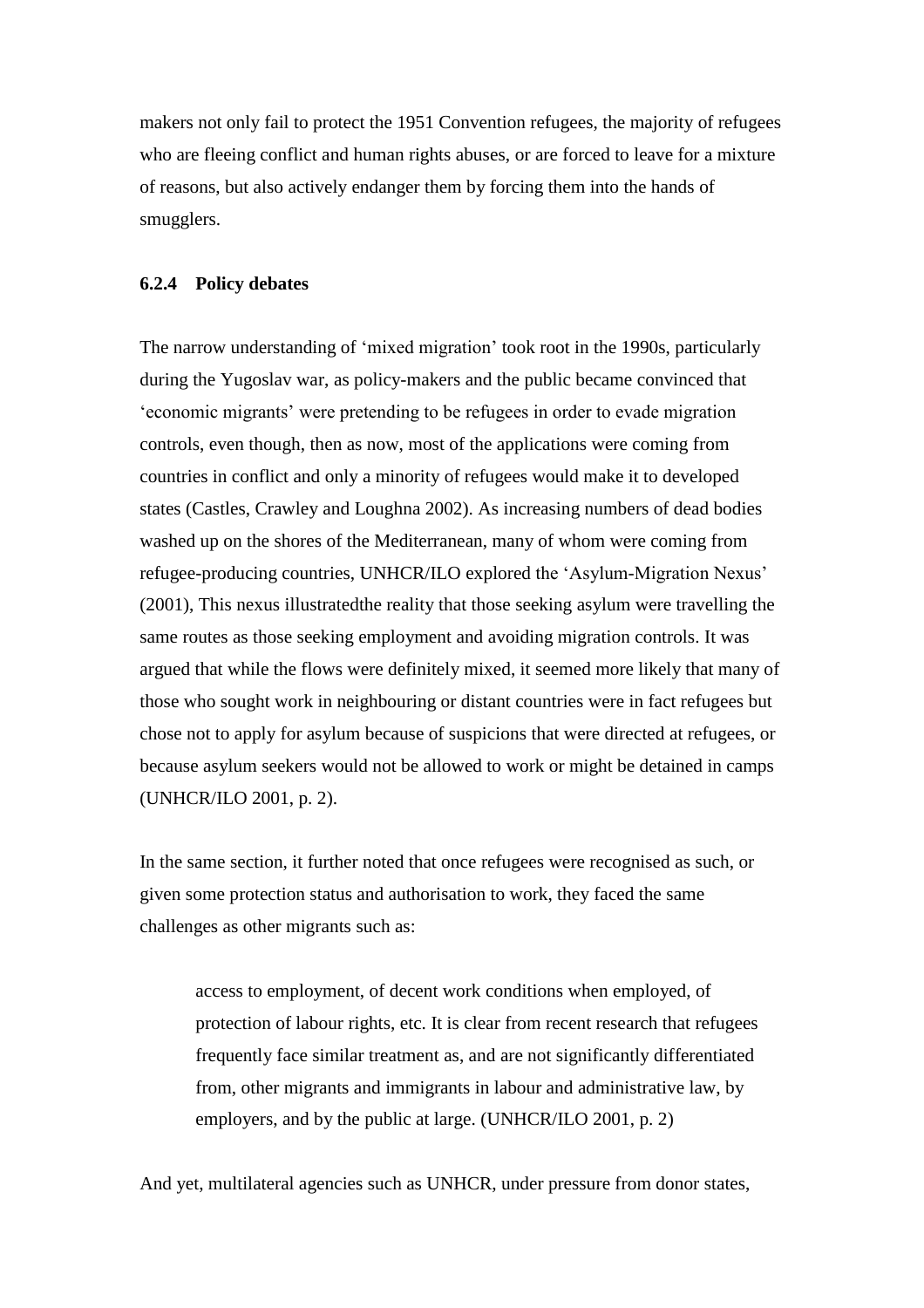accepted that the asylum gateway was being abused by 'bogus refugees'. There was concern that the backlash this was provoking was undermining protection for 'genuine refugees' as EU member states strengthened external border controls and sought to externalise the sifting process to transit countries, particularly in North Africa (Noll 2003; Schuster 2005). Member states argued that examining claims closer to countries of origin would remove the need for refugees to risk their lives attempting to reach Europe, for example. A consensus took hold among policymakers in the developed countries that what was required was more and better management (control) of migration, but that 'managed migration systems should ... be based on a clear distinction between the different categories of persons' (UNGA 2003, p. 11).

This focus on mixed flows of conceptually distinct groups of people culminated in 2006 in the launch of an *Agenda for Protection* and *The Refugee Protection and Mixed Migration:10 Point Action Plan* by UNHCR (revised in 2007 and 2011). These protocols were designed to ensure the protection needs of refugees would be met and that states would fulfil the responsibilities they had assumed under international instruments. The Agenda's second goal was 'to protect refugees within broader migration movements'. However, the Plan focused largely on improving cooperation and information sharing between states and multilateral agencies, and information campaigns to dissuade people, including asylum seekers, from irregular migration without offering any alternative either for labour migrants or for asylum seekers.

There were a number of measures designed to relieve the burden on states of mixed migration flows, with 'large' (see above) numbers of people arriving, most of whom were presumed to be fraudulent. These measures were also designed to assess admissibility (whether an asylum seeker's claim should be examined or the person sent to another country), and accelerate procedures, which would allow those whose claims were 'manifestly unfounded' to be rejected at ports or as soon as possible thereafter. The ten point plan clearly reflects the priorities of UNHCR and its partner states, which were to ensure that:

the provision of protection and asylum to refugees and other people of concern to the Office does not compound the difficulties that states experience in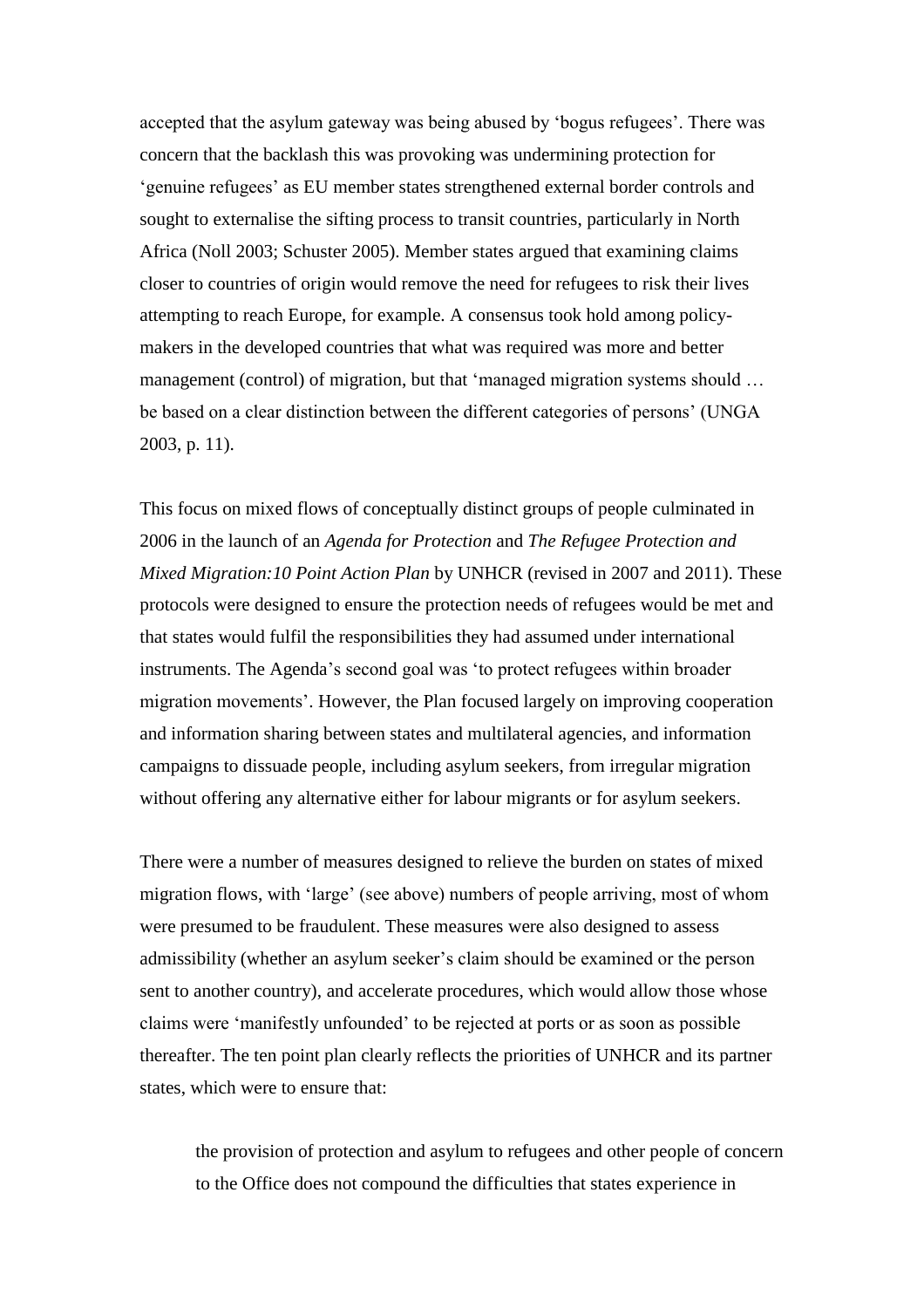controlling more generally the arrival and residence of foreign nationals and in combating international crime. (UNHCR 2007)

There was (is) no plan to address the complex situations that cause people to move, to create safe routes for refugees to leave those countries in which they are in danger or to resettle those stuck in camps for many years. Instead, the emphasis has been on preventing arrivals, especially into Europe. Since the mid-1990s, European states have used visas to block entry through air- and seaports and introduced a range of border control measures including the Spanish Sistema de Vigilancia Exterior (SIVE) and razor-wire fences around the enclaves of Ceuta and Melilla; Italian naval blockades and push-backs to Libya; and the demining of the Greek Evros region and erection of a high-tech fence in 2013. At the EU level the border agency, Frontex, coordinates operations to combat smuggling and trafficking and to prevent irregular migration by sea, intercepting boats believed to be carrying irregular migrants, and along the EU's external land borders. Following the drowning of 360 migrants off the island of Lampedusa in October 2013, the entire Mediterranean is now monitored by Eurosur, an integrated surveillance and intelligence system.

All of these measures have made it much more difficult for migrants, including refugees, to reach Europe, driving them into 'the hands of smugglers, feeding an unscrupulous trade that threatens the lives of desperate people' (IOM 2014, p. 5). As a result, the number of people dying as they cross the Mediterranean has increased significantly in the last 15 years.

### **Table 6.2.1 Border Deaths in the Mediterranean (2 different sources)**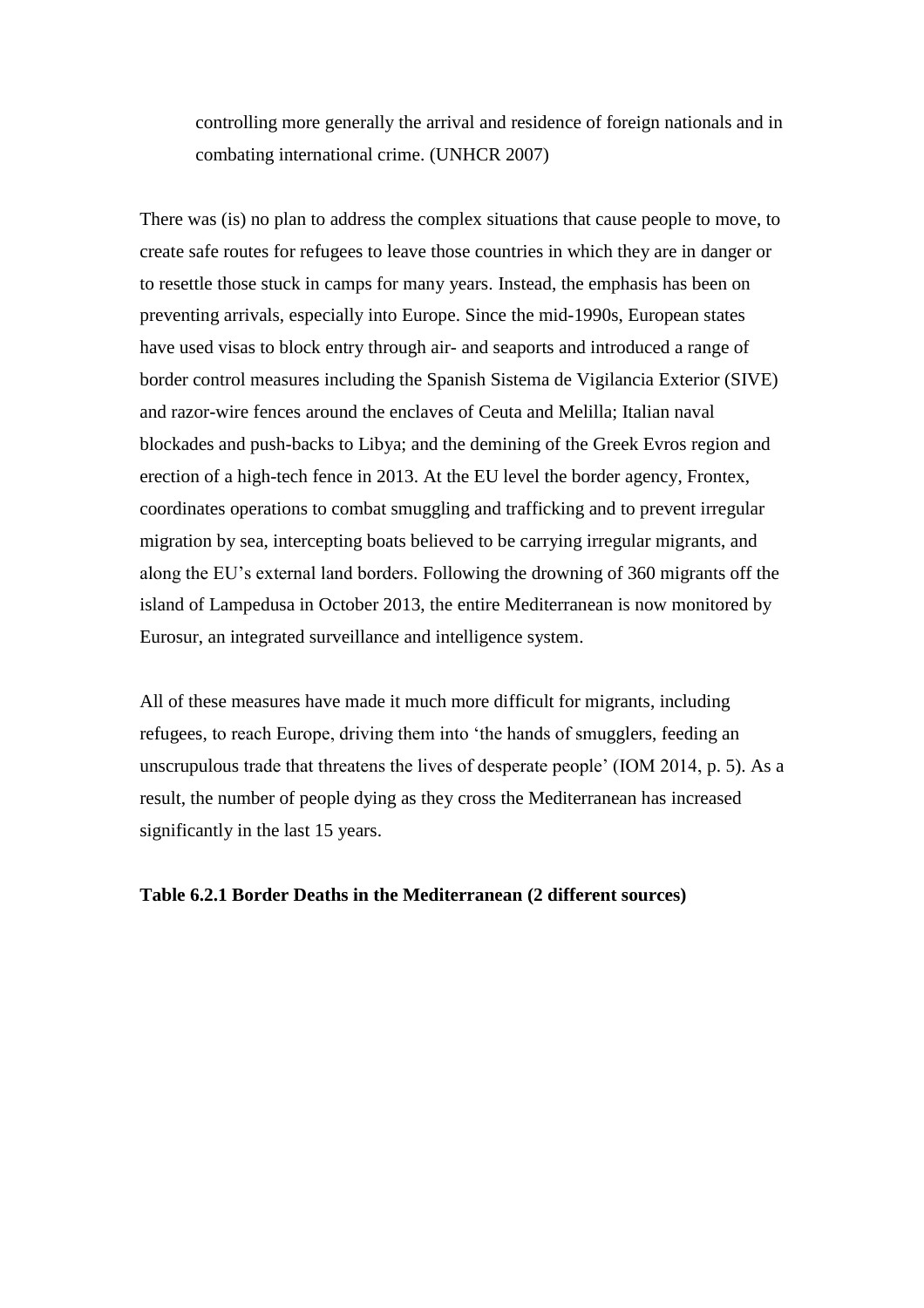

Source: Data extracted by authors from UNITED and Fortress Europe.

Source: IOM 2014, p. 93. (UNITED for Intercultural Action and Fortress Europe both monitor deaths, those using slightly different methodologies)

#### **6.3.5 Conclusion**

In summary, while scholars insist that migration is mixed at all stages of the migration process, policy-makers and multilateral agencies such as UNHCR continue to insist, contrary to the evidence, that 'Migrants, especially economic migrants, choose to move in order to improve their lives. Refugees are forced to flee to save their lives or preserve their freedom' (UNHCR 2013). The attempt by some states to separate out a small group of people that they wish to protect, while seeking to prevent the entry of the majority they deem not to be in need of protection, is counter-productive. It increases the risks run by all migrants including those they purport to protect, and has contributed to the spike in deaths seen in Table 6.2.1 above.

Far better would be to acknowledge the complexity of migration flows, and to acknowledge the costs (financial and human) of the attempts to disentangle refugees from other kinds of migrants. Given that economic, political and social pressures to migrate are likely to be exacerbated by environmental factors, is to be hoped that long before the centenary for the 1951 Convention, human mobility for what ever reason will be much easier for those who need and want to move.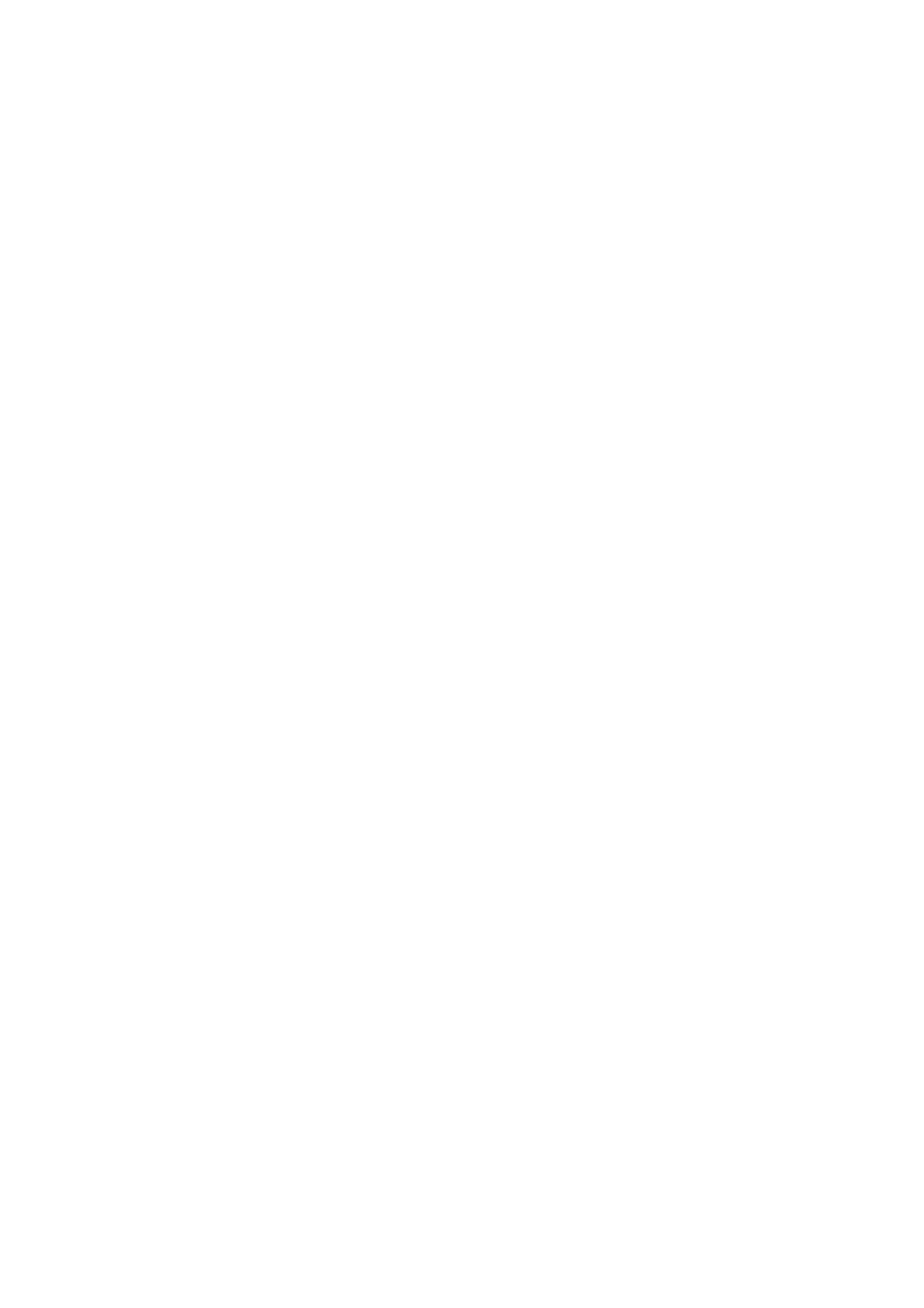#### **References**

Castles, S., 2003. Towards a sociology of forced migration and social transformation. *Sociology*, 37(1), pp. 13–34.

Castles, S., Crawley, H. and Loughna, S., 2002. *States of Conflict: Causes and Patterns of Forced Migration to the EU and Policy Responses.* London: Institute of Public Policy Research.

Collyer, M., 2010. Stranded Migrants and the Fragmented Journey. *Journal of Refugee Studies,* 23(3), pp. 273-293.

European Commission Migration and Home Affairs, 2014. *Asylum in the EU.* Available online at: [http://ec.europa.eu/dgs/home-affairs/e](http://ec.europa.eu/dgs/home-affairs/e-library/multimedia/infographics/index_en.htm#0801262488c180fa/c_)[library/multimedia/infographics/index\\_en.htm#0801262488c180fa/c\\_](http://ec.europa.eu/dgs/home-affairs/e-library/multimedia/infographics/index_en.htm#0801262488c180fa/c_) (accessed: 13 January 2015).

Fassin, D. and Kobelinsky, C., 2012. Comment on juge l'asile. *Revue française de sociologie,* 53(4), pp. 657-688.

Handmaker, J. and Mora, C., 2014. 'Experts': the mantra of irregular migration and the reproduction of hierarchies. In: M. Ambrus et al., 2014. *The Role of 'Experts' in International and European Decision-Making Processes: Advisors, Decision Makers or Irrelevant Actors?* Cambridge, UK: Cambridge University Press, pp. 263-287.

International Organisation for Migration (IOM), 2014. *Fatal Journeys: Tracking Lives Lost during Migration.* Geneva: IOM.

Monsutti, A., 2005. *War and Migration: Social Networks and Economic Strategies of the Hazaras of Afghanistan.* New York and London: Routledge.

Noll, G., 2003. Visions of the exceptional: legal and theoretical issues raised by transit processing centres and protection zones. *European Journal of Migration and Law*, *5*(3), pp. 303-341.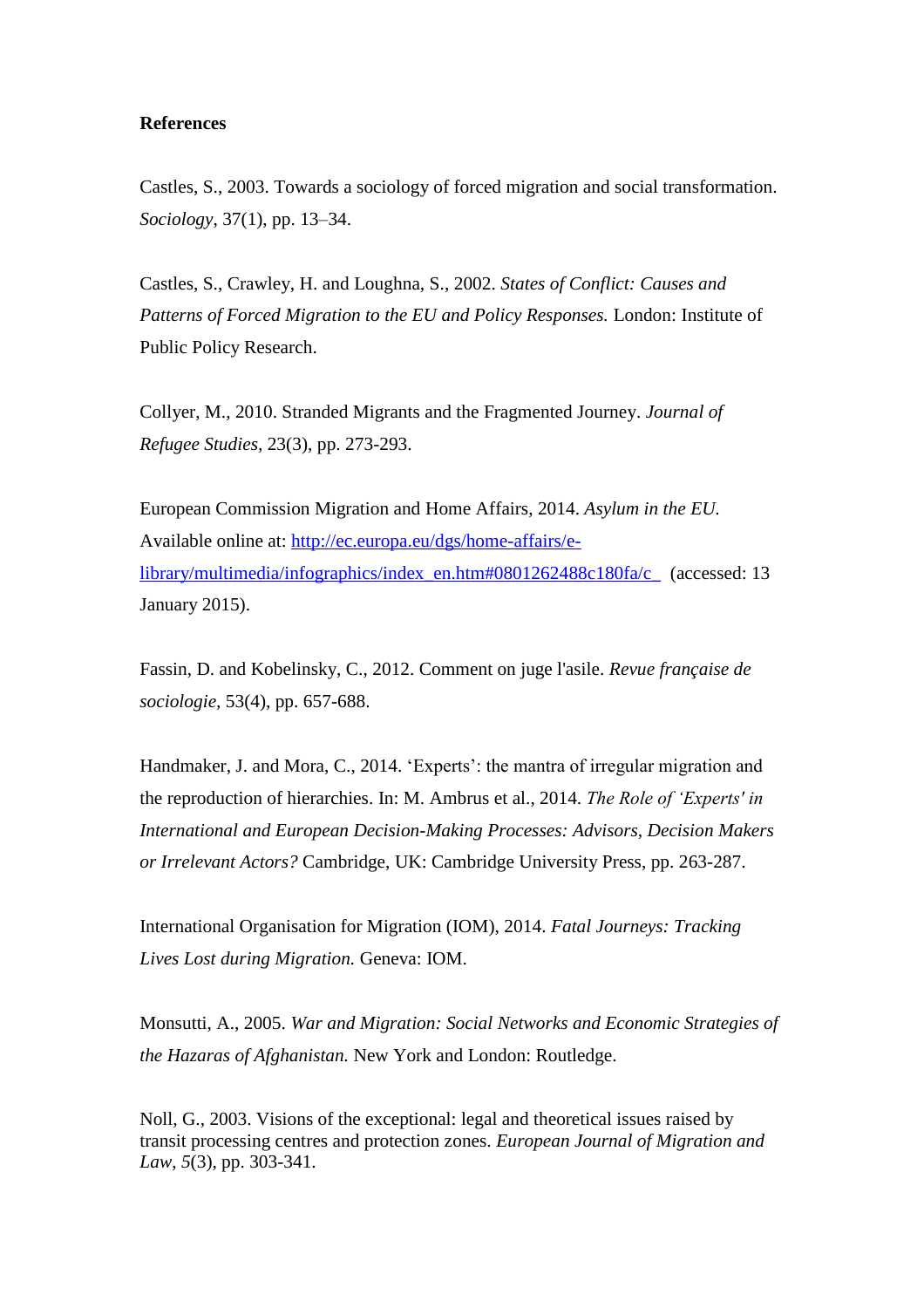Richmond, A., 1994. *Global Apartheid: Refugees, Racism and the New World Order*. Oxford, UK: Oxford University Press.

Scheel, S. and Ratfisch, P., 2014. Refugee Protection Meets Migration Management: UNHCR as a Global Police of Populations. *Journal of Ethnic and Migration Studies*, 40(6), pp. 924-941.

Schuster, L., 2010. Engendering Insecurity: The EU Asylum Regime. In: G. Lazaridis ed., 2010. *Security, Insecurity and Migration in Europe.* Farnham, UK: Ashgate, pp. 101-118.

Schuster, L. 2005. The Realities of a New Asylum Paradigm. *COMPAS Working Papers series, WP-05-20* Oxford, UK: University of Oxford

Skeldon, R., 2011. Unfree labour, migration and mobility: contested outcomes. *Manchester Papers in Political Economy Working Paper no. 8*. University of Manchester, Centre for the Study of Political Economy.

Strauss, K., 2013. Unfree again: social reproduction, flexible labour markets and the resurgence of gang labour in the UK. *Antipode*, *45*(1), pp. 180-197.

Turton, D., 2003. Conceptualising Forced Migration*. Refugee Studies Centre Working*  Paper no. 12. Oxford, UK: University of Oxford.

UN General Assembly (UNGA), 2003. *Strengthening the capacity of the Office of the UN High Commissioner for Refugees to carry of its mandate.* Note by the Secretary-General. Available online at: [http://daccess-dds](http://daccess-dds-ny.un.org/doc/UNDOC/GEN/N03/547/51/PDF/N0354751.pdf?OpenElement)[ny.un.org/doc/UNDOC/GEN/N03/547/51/PDF/N0354751.pdf?OpenElement](http://daccess-dds-ny.un.org/doc/UNDOC/GEN/N03/547/51/PDF/N0354751.pdf?OpenElement) (accessed: 13 January 2015).

UNHCR, 2013. *Mixed Migration, 10 Point Plan of Action*. Geneva: UNHCR. Available online at: <http://www.unhcr.org/pages/4a16aac66.html> (accessed: 13 January 2015).